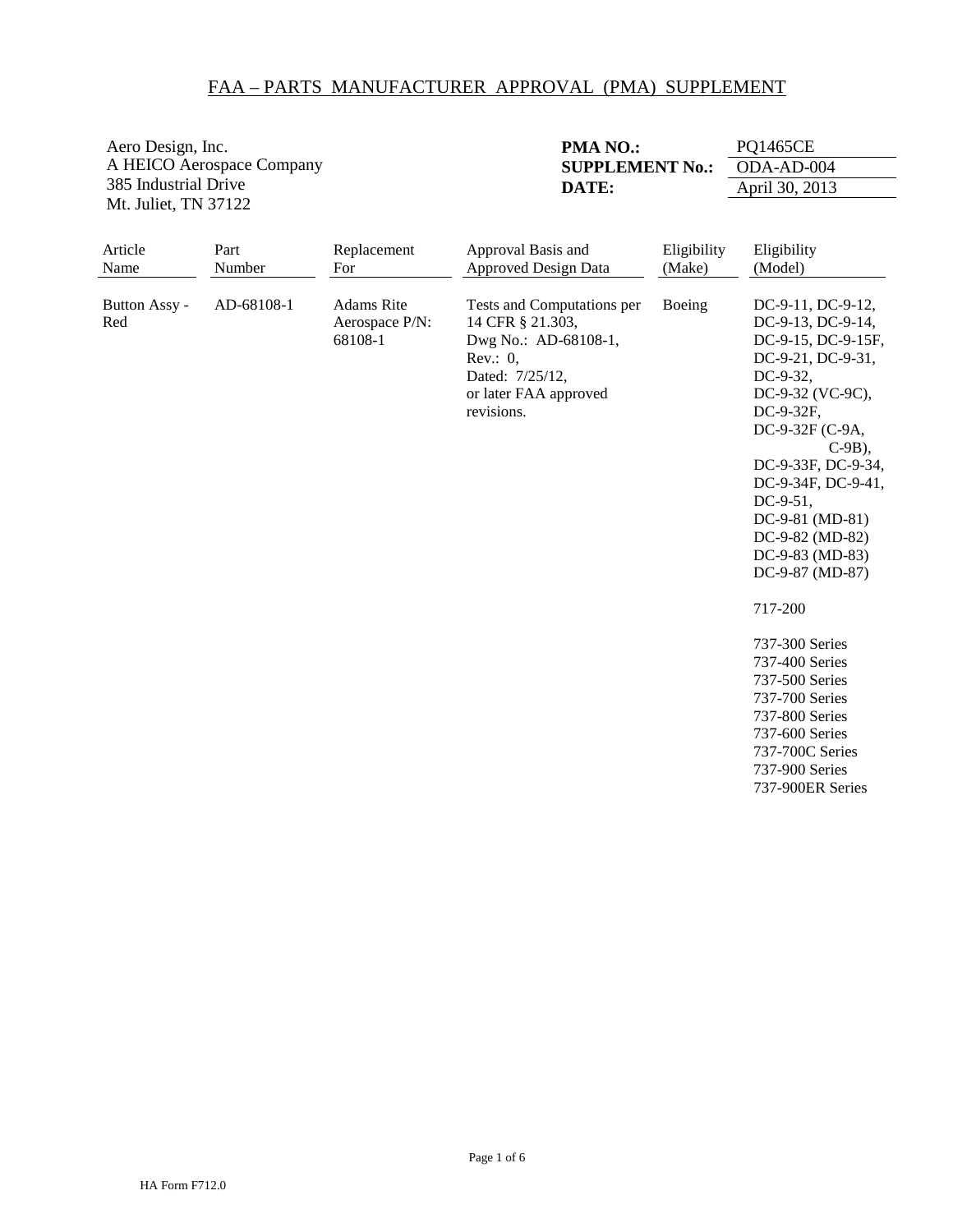Aero Design, Inc. A HEICO Aerospace Company 385 Industrial Drive Mt. Juliet, TN 37122

**PMA NO.:** PQ1465CE **SUPPLEMENT No.: ODA-AD-004 DATE:** April 30, 2013

| Article<br>Name      | Part<br>Number | Replacement<br>For                             | Approval Basis and<br><b>Approved Design Data</b>                                                                                              | Eligibility<br>(Make) | Eligibility<br>(Model)                                                                                                                                                                                                                                                                                                                                                                                                                                            |
|----------------------|----------------|------------------------------------------------|------------------------------------------------------------------------------------------------------------------------------------------------|-----------------------|-------------------------------------------------------------------------------------------------------------------------------------------------------------------------------------------------------------------------------------------------------------------------------------------------------------------------------------------------------------------------------------------------------------------------------------------------------------------|
| Button-<br>Actuation | AD-67496-1     | <b>Adams</b> Rite<br>Aerospace P/N:<br>67496-1 | Tests and Computations per<br>14 CFR § 21.303,<br>Dwg No.: AD-67496-1,<br>Rev.: $1$ ,<br>Dated: 4/2/13,<br>or later FAA approved<br>revisions. | Boeing                | DC-9-11, DC-9-12,<br>DC-9-13, DC-9-14,<br>DC-9-15, DC-9-15F,<br>DC-9-21, DC-9-31,<br>DC-9-32,<br>DC-9-32 (VC-9C),<br>DC-9-32F,<br>DC-9-32F (C-9A,<br>$C-9B$ ),<br>DC-9-33F, DC-9-34,<br>DC-9-34F, DC-9-41,<br>$DC-9-51$ ,<br>DC-9-81 (MD-81)<br>DC-9-82 (MD-82)<br>DC-9-83 (MD-83)<br>DC-9-87 (MD-87)<br>717-200<br>737-300 Series<br>737-400 Series<br>737-500 Series<br>737-700 Series<br>737-800 Series<br>737-600 Series<br>737-700C Series<br>737-900 Series |
|                      |                |                                                |                                                                                                                                                |                       | 737-900ER Series                                                                                                                                                                                                                                                                                                                                                                                                                                                  |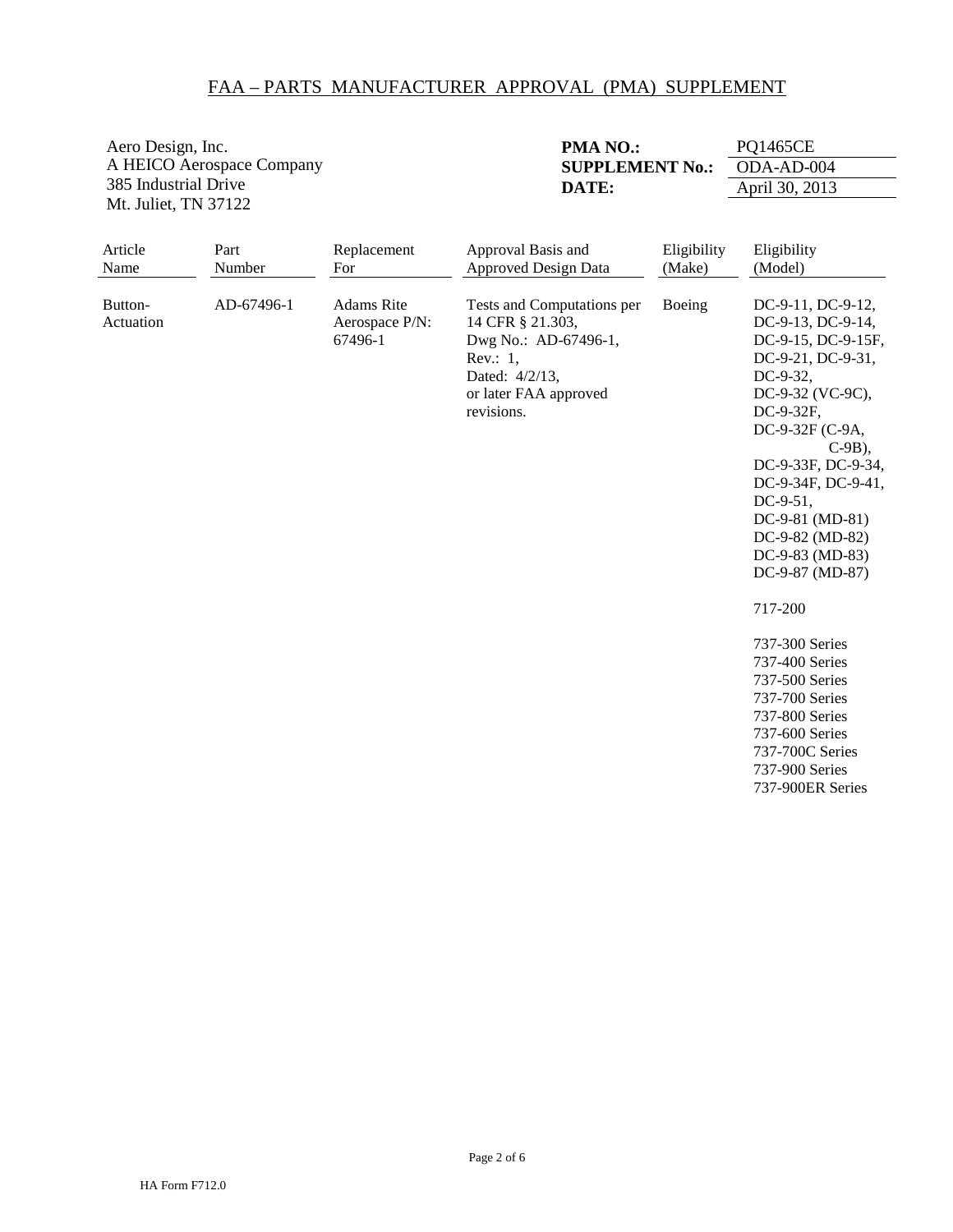Aero Design, Inc. A HEICO Aerospace Company 385 Industrial Drive Mt. Juliet, TN 37122

| PMA NO.:               | <b>PQ1465CE</b> |
|------------------------|-----------------|
| <b>SUPPLEMENT No.:</b> | ODA-AD-004      |
| DATE:                  | April 30, 2013  |

| Article                       | Part                 | Replacement                                           | Approval Basis and                                                                                                                                                             | Eligibility      | Eligibility                                                                                                                                                                                                                                                                                                                                                                                                                                                |
|-------------------------------|----------------------|-------------------------------------------------------|--------------------------------------------------------------------------------------------------------------------------------------------------------------------------------|------------------|------------------------------------------------------------------------------------------------------------------------------------------------------------------------------------------------------------------------------------------------------------------------------------------------------------------------------------------------------------------------------------------------------------------------------------------------------------|
|                               |                      |                                                       |                                                                                                                                                                                |                  |                                                                                                                                                                                                                                                                                                                                                                                                                                                            |
| Name<br>Button Assy -<br>Blue | Number<br>AD-68108-2 | For<br><b>Adams</b> Rite<br>Aerospace P/N:<br>68108-2 | <b>Approved Design Data</b><br>Tests and Computations per<br>14 CFR § 21.303,<br>Dwg No.: AD-68108-2,<br>Rev.: $0$ ,<br>Dated: 7/25/12,<br>or later FAA approved<br>revisions. | (Make)<br>Boeing | (Model)<br>DC-9-11, DC-9-12,<br>DC-9-13, DC-9-14,<br>DC-9-15, DC-9-15F,<br>DC-9-21, DC-9-31,<br>DC-9-32,<br>DC-9-32 (VC-9C),<br>DC-9-32F,<br>DC-9-32F (C-9A,<br>$C-9B$ ),<br>DC-9-33F, DC-9-34,<br>DC-9-34F, DC-9-41,<br>$DC-9-51$ ,<br>DC-9-81 (MD-81)<br>DC-9-82 (MD-82)<br>DC-9-83 (MD-83)<br>DC-9-87 (MD-87)<br>717-200<br>737-300 Series<br>737-400 Series<br>737-500 Series<br>737-700 Series<br>737-800 Series<br>737-600 Series<br>737-700C Series |
|                               |                      |                                                       |                                                                                                                                                                                |                  | 737-900 Series<br>737-900ER Series                                                                                                                                                                                                                                                                                                                                                                                                                         |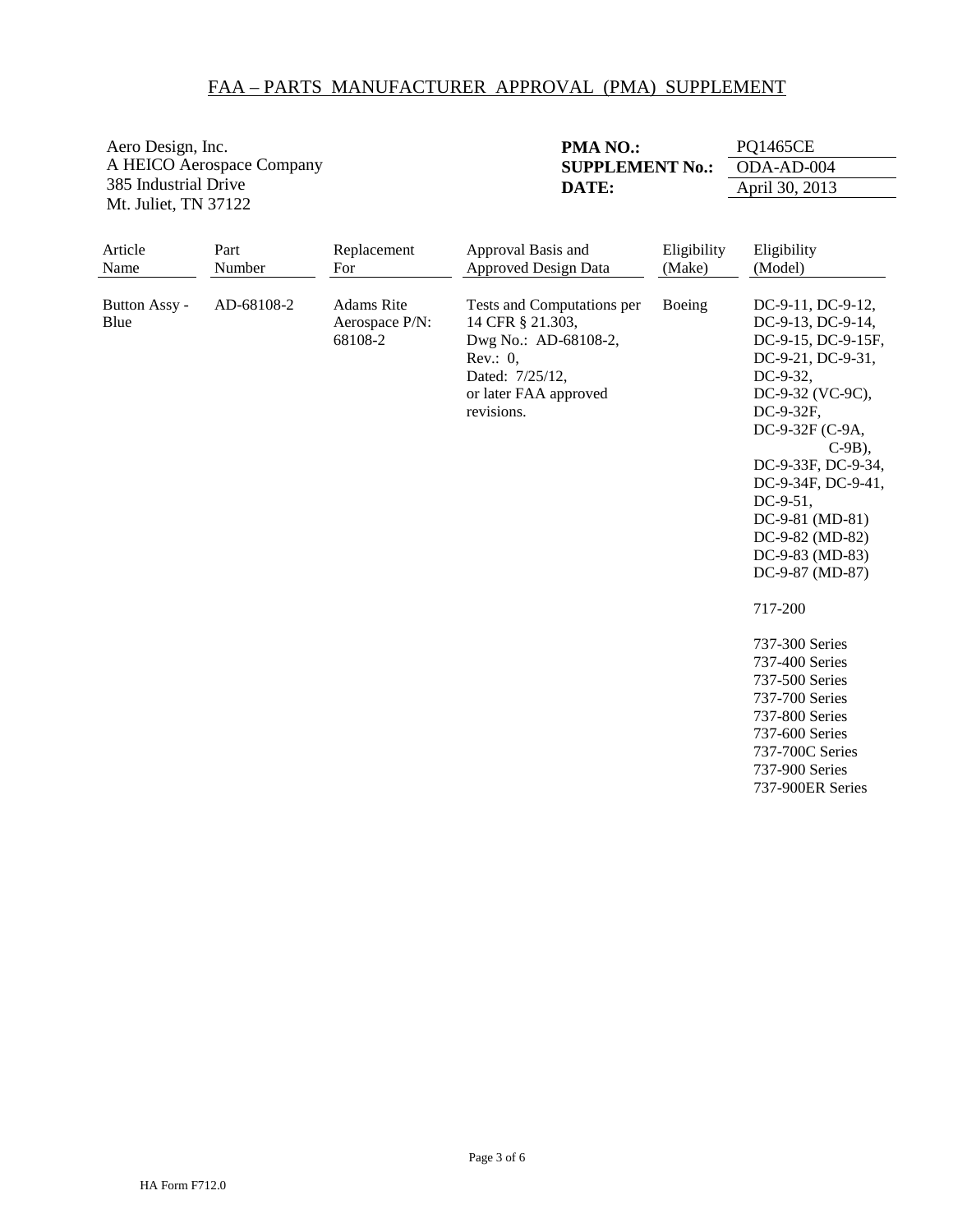Aero Design, Inc. A HEICO Aerospace Company 385 Industrial Drive Mt. Juliet, TN 37122

**PMA NO.:** PQ1465CE **SUPPLEMENT No.: ODA-AD-004 DATE:** April 30, 2013

| Article<br>Name      | Part<br>Number | Replacement<br>For                             | Approval Basis and<br><b>Approved Design Data</b>                                                                                              | Eligibility<br>(Make) | Eligibility<br>(Model)                                                                                                                                                                                                                                                                                                                                                                                                                                            |
|----------------------|----------------|------------------------------------------------|------------------------------------------------------------------------------------------------------------------------------------------------|-----------------------|-------------------------------------------------------------------------------------------------------------------------------------------------------------------------------------------------------------------------------------------------------------------------------------------------------------------------------------------------------------------------------------------------------------------------------------------------------------------|
| Button-<br>Actuation | AD-67496-2     | <b>Adams</b> Rite<br>Aerospace P/N:<br>67496-2 | Tests and Computations per<br>14 CFR § 21.303,<br>Dwg No.: AD-67496-2,<br>Rev.: $1$ ,<br>Dated: 4/2/13,<br>or later FAA approved<br>revisions. | Boeing                | DC-9-11, DC-9-12,<br>DC-9-13, DC-9-14,<br>DC-9-15, DC-9-15F,<br>DC-9-21, DC-9-31,<br>DC-9-32,<br>DC-9-32 (VC-9C),<br>DC-9-32F,<br>DC-9-32F (C-9A,<br>$C-9B$ ),<br>DC-9-33F, DC-9-34,<br>DC-9-34F, DC-9-41,<br>$DC-9-51$ ,<br>DC-9-81 (MD-81)<br>DC-9-82 (MD-82)<br>DC-9-83 (MD-83)<br>DC-9-87 (MD-87)<br>717-200<br>737-300 Series<br>737-400 Series<br>737-500 Series<br>737-700 Series<br>737-800 Series<br>737-600 Series<br>737-700C Series<br>737-900 Series |
|                      |                |                                                |                                                                                                                                                |                       | 737-900ER Series                                                                                                                                                                                                                                                                                                                                                                                                                                                  |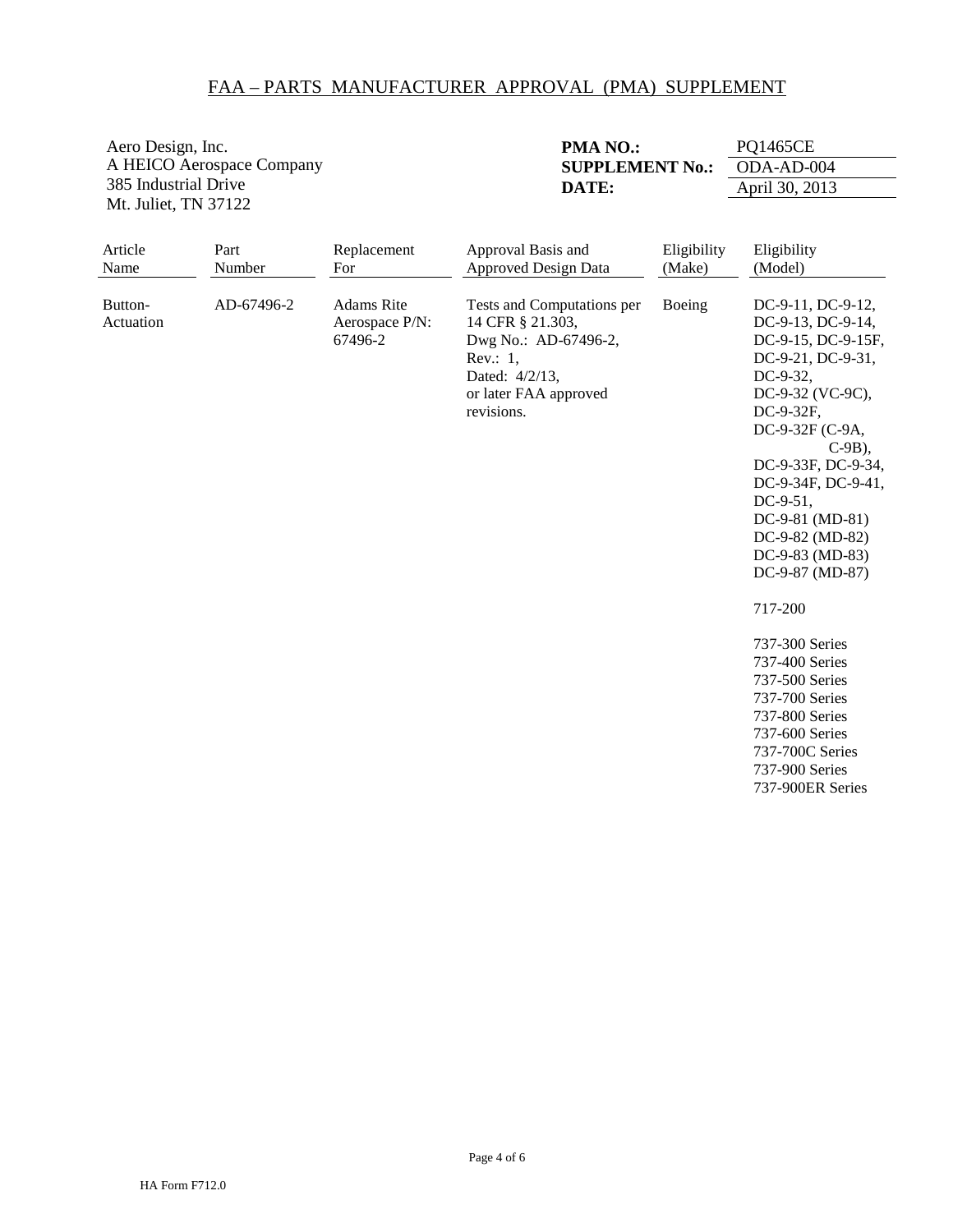Aero Design, Inc. A HEICO Aerospace Company 385 Industrial Drive Mt. Juliet, TN 37122

| <b>PMA NO.:</b>        | <b>PQ1465CE</b> |
|------------------------|-----------------|
| <b>SUPPLEMENT No.:</b> | ODA-AD-004      |
| DATE:                  | April 30, 2013  |

| Article<br>Name        | Part<br>Number | Replacement<br>For                           | Approval Basis and<br><b>Approved Design Data</b>                                                                                           | Eligibility<br>(Make) | Eligibility<br>(Model)                                                                                                                                                                                                                                                                                                                                                                                                                                         |
|------------------------|----------------|----------------------------------------------|---------------------------------------------------------------------------------------------------------------------------------------------|-----------------------|----------------------------------------------------------------------------------------------------------------------------------------------------------------------------------------------------------------------------------------------------------------------------------------------------------------------------------------------------------------------------------------------------------------------------------------------------------------|
| Spring,<br>Compression | AD-31593       | <b>Adams</b> Rite<br>Aerospace P/N:<br>31593 | Tests and Computations per<br>14 CFR § 21.303,<br>Dwg No.: AD-31593,<br>Rev.: 2,<br>Dated: 12/12/12,<br>or later FAA approved<br>revisions. | Boeing                | DC-9-11, DC-9-12,<br>DC-9-13, DC-9-14,<br>DC-9-15, DC-9-15F,<br>DC-9-21, DC-9-31,<br>DC-9-32,<br>DC-9-32 (VC-9C),<br>DC-9-32F,<br>DC-9-32F (C-9A,<br>$C-9B$ ),<br>DC-9-33F, DC-9-34,<br>DC-9-34F, DC-9-41,<br>DC-9-51,<br>DC-9-81 (MD-81)<br>DC-9-82 (MD-82)<br>DC-9-83 (MD-83)<br>DC-9-87 (MD-87)<br>717-200<br>737-300 Series<br>737-400 Series<br>737-500 Series<br>737-700 Series<br>737-800 Series<br>737-600 Series<br>737-700C Series<br>737-900 Series |
|                        |                |                                              |                                                                                                                                             |                       | 737-900ER Series                                                                                                                                                                                                                                                                                                                                                                                                                                               |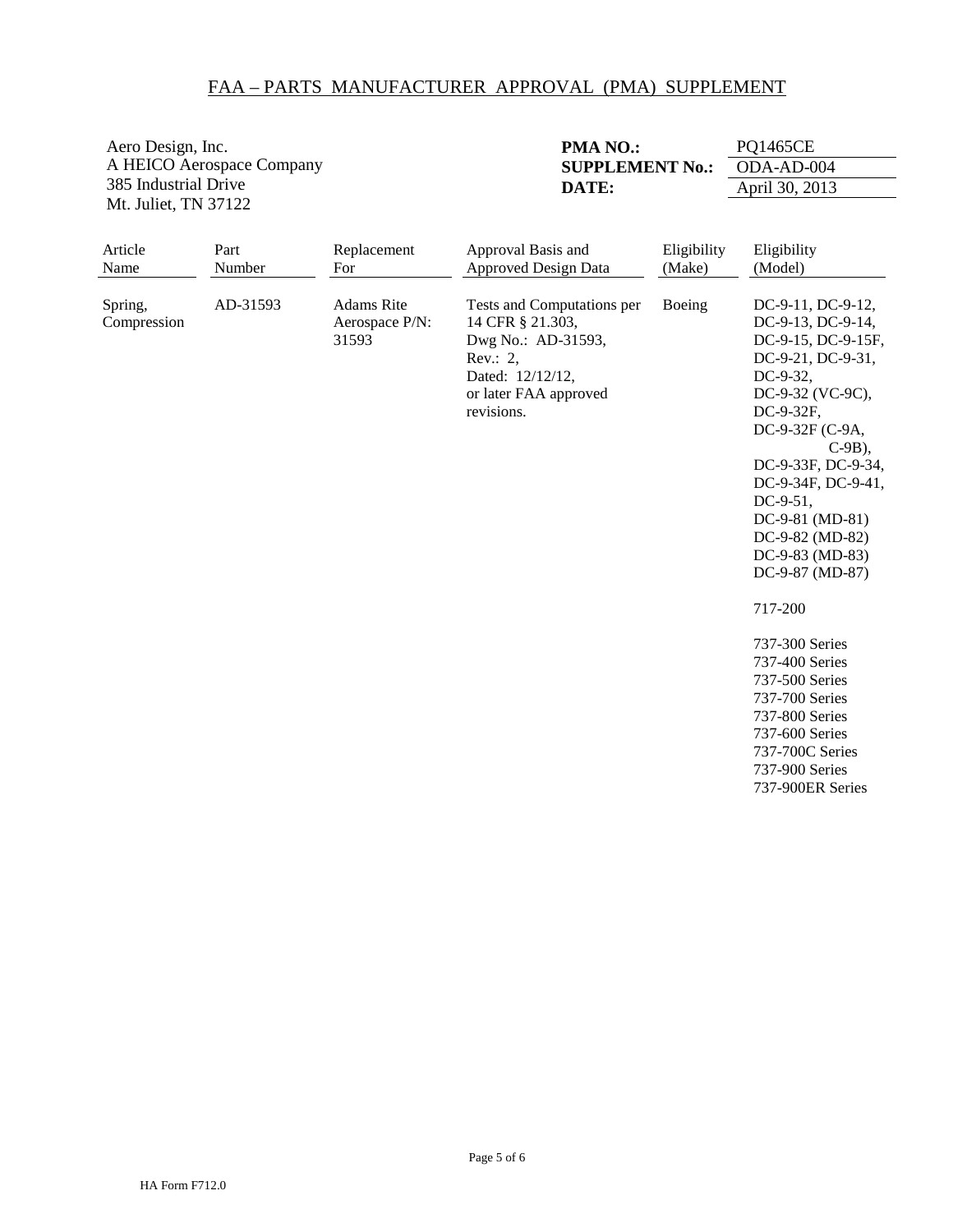| Aero Design, Inc.<br>A HEICO Aerospace Company<br>385 Industrial Drive<br>Mt. Juliet, TN 37122 |                                |                                                                        | PMA NO.:<br><b>SUPPLEMENT No.:</b><br>DATE:                                                                                                                                                         |                                 | <b>PQ1465CE</b><br>ODA-AD-004<br>April 30, 2013                                                                                                                                                                                                                                                                                                                                                                                                                                                                   |
|------------------------------------------------------------------------------------------------|--------------------------------|------------------------------------------------------------------------|-----------------------------------------------------------------------------------------------------------------------------------------------------------------------------------------------------|---------------------------------|-------------------------------------------------------------------------------------------------------------------------------------------------------------------------------------------------------------------------------------------------------------------------------------------------------------------------------------------------------------------------------------------------------------------------------------------------------------------------------------------------------------------|
| Article<br>Name<br>Set Screw                                                                   | Part<br>Number<br>AD-20093-505 | Replacement<br>For<br><b>Adams Rite</b><br>Aerospace P/N:<br>20093-505 | Approval Basis and<br><b>Approved Design Data</b><br>Tests and Computations per<br>14 CFR § 21.303,<br>Dwg No.: AD-20093-505,<br>Rev.: 0,<br>Dated: 7/25/12,<br>or later FAA approved<br>revisions. | Eligibility<br>(Make)<br>Boeing | Eligibility<br>(Model)<br>DC-9-11, DC-9-12,<br>DC-9-13, DC-9-14,<br>DC-9-15, DC-9-15F,<br>DC-9-21, DC-9-31,<br>DC-9-32,<br>DC-9-32 (VC-9C),<br>DC-9-32F,<br>DC-9-32F (C-9A,<br>$C-9B$ ),<br>DC-9-33F, DC-9-34,<br>DC-9-34F, DC-9-41,<br>$DC-9-51$ ,<br>DC-9-81 (MD-81)<br>DC-9-82 (MD-82)<br>$DC-9-83$ (MD-83)<br>DC-9-87 (MD-87)<br>717-200<br>737-300 Series<br>737-400 Series<br>737-500 Series<br>737-700 Series<br>737-800 Series<br>737-600 Series<br>737-700C Series<br>737-900 Series<br>737-900ER Series |

NOTE: Minor design changes (reference 14 CFR part 21 §§ 21.93 and 21.95) and major design changes (reference 14 CFR part 21 §§ 21.93 and 21.97) to drawings and specifications must be accomplished in accordance with the FAA approved HEICO PMA ODA Procedures Manual.

Dario

Marco Cuberos PMA ODA administrator HEICO Aerospace Corporation

This Supplement is an attachment to FAA-PMA approval letter dated November 20, 2000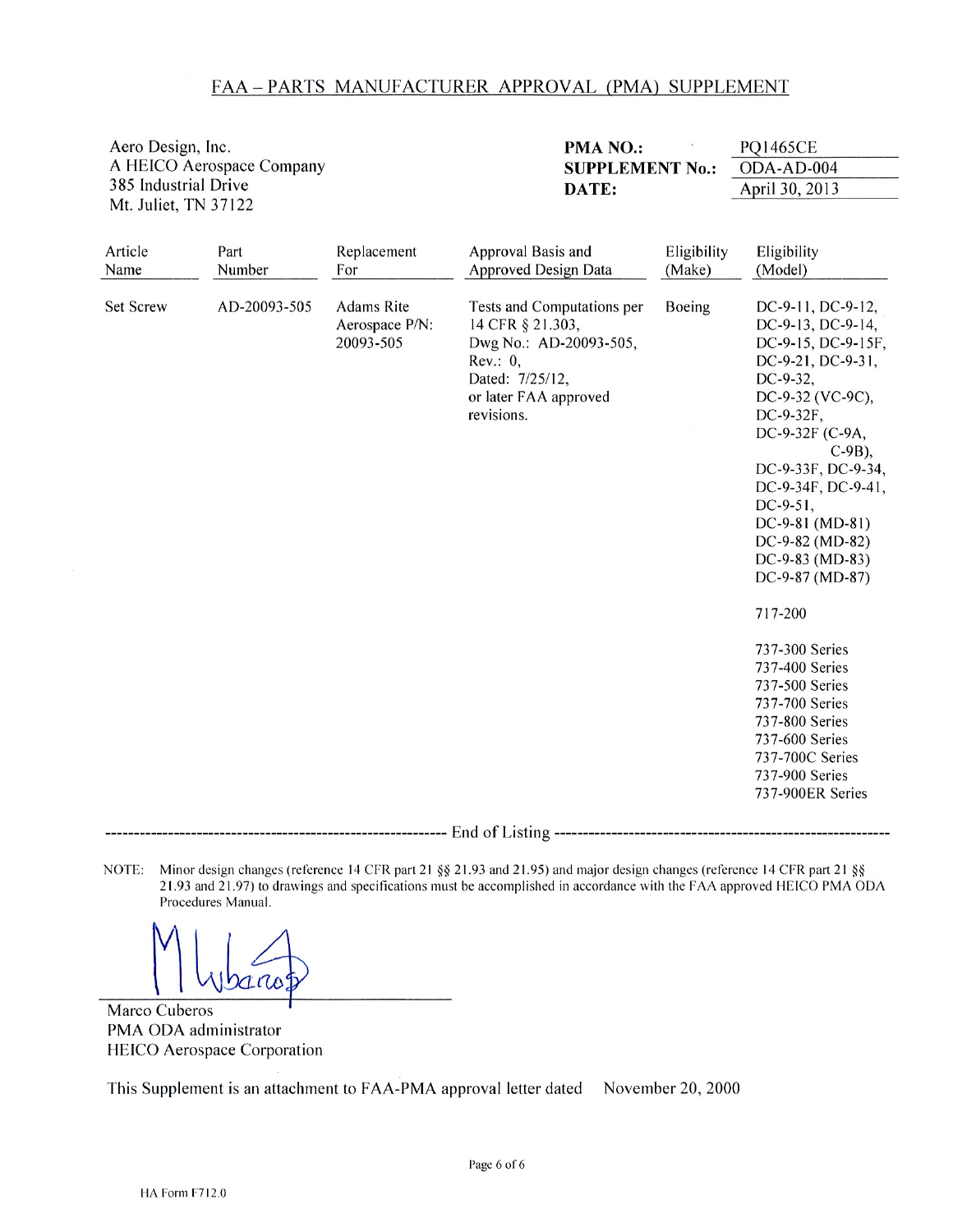| Aero Design, Inc.           | <b>PMA NO.:</b>        | PQ1465CE     |
|-----------------------------|------------------------|--------------|
| A HEICO Aerospace Company   | <b>SUPPLEMENT No.:</b> | $ODA-AD-016$ |
| 385 Industrial Drive        | DATE:                  | May 12, 2014 |
| Mt. Juliet, Tennessee 37122 |                        |              |
|                             |                        |              |

| Article<br>Name                  | Part<br>Number | Replacement<br>For                             | Approval Basis and<br><b>Approved Design Data</b>                                                                                               | Eligibility<br>(Make) | Eligibility<br>(Model) |
|----------------------------------|----------------|------------------------------------------------|-------------------------------------------------------------------------------------------------------------------------------------------------|-----------------------|------------------------|
| Button Assy - AD-68108-1<br>Red  |                | <b>Adams</b> Rite<br>Aerospace P/N:<br>68108-1 | Tests and Computations per<br>14 CFR § 21.303,<br>Dwg No.: AD-68108-1,<br>Rev.: $0$ ,<br>Dated: 7/25/12,<br>or later FAA approved<br>revisions. | Boeing                | MD-90-30               |
| Button-<br>Actuation             | AD-67496-1     | <b>Adams</b> Rite<br>Aerospace P/N:<br>67496-1 | Tests and Computations per<br>14 CFR § 21.303,<br>Dwg No.: AD-67496-1,<br>Rev.: 2,<br>Dated: 5/30/13,<br>or later FAA approved<br>revisions.    | Boeing                | MD-90-30               |
| Button Assy - AD-68108-2<br>Blue |                | Adams Rite<br>Aerospace P/N:<br>68108-2        | Tests and Computations per<br>14 CFR § 21.303,<br>Dwg No.: AD-68108-2,<br>Rev.: 0,<br>Dated: 7/25/12,<br>or later FAA approved<br>revisions.    | Boeing                | $MD-90-30$             |
| Button-<br>Actuation             | AD-67496-2     | <b>Adams Rite</b><br>Aerospace P/N:<br>67496-2 | Tests and Computations per<br>14 CFR § 21.303,<br>Dwg No.: AD-67496-2,<br>Rev.: 2,<br>Dated: 5/30/13,<br>or later FAA approved<br>revisions.    | Boeing                | MD-90-30               |
| Spring,<br>Compression           | AD-31593       | Adams Rite<br>Aerospace P/N:<br>31593          | Tests and Computations per<br>14 CFR § 21.303,<br>Dwg No.: AD-31593,<br>Rev.: 2,<br>Dated: 12/12/12,<br>or later FAA approved<br>revisions.     | Boeing                | MD-90-30               |